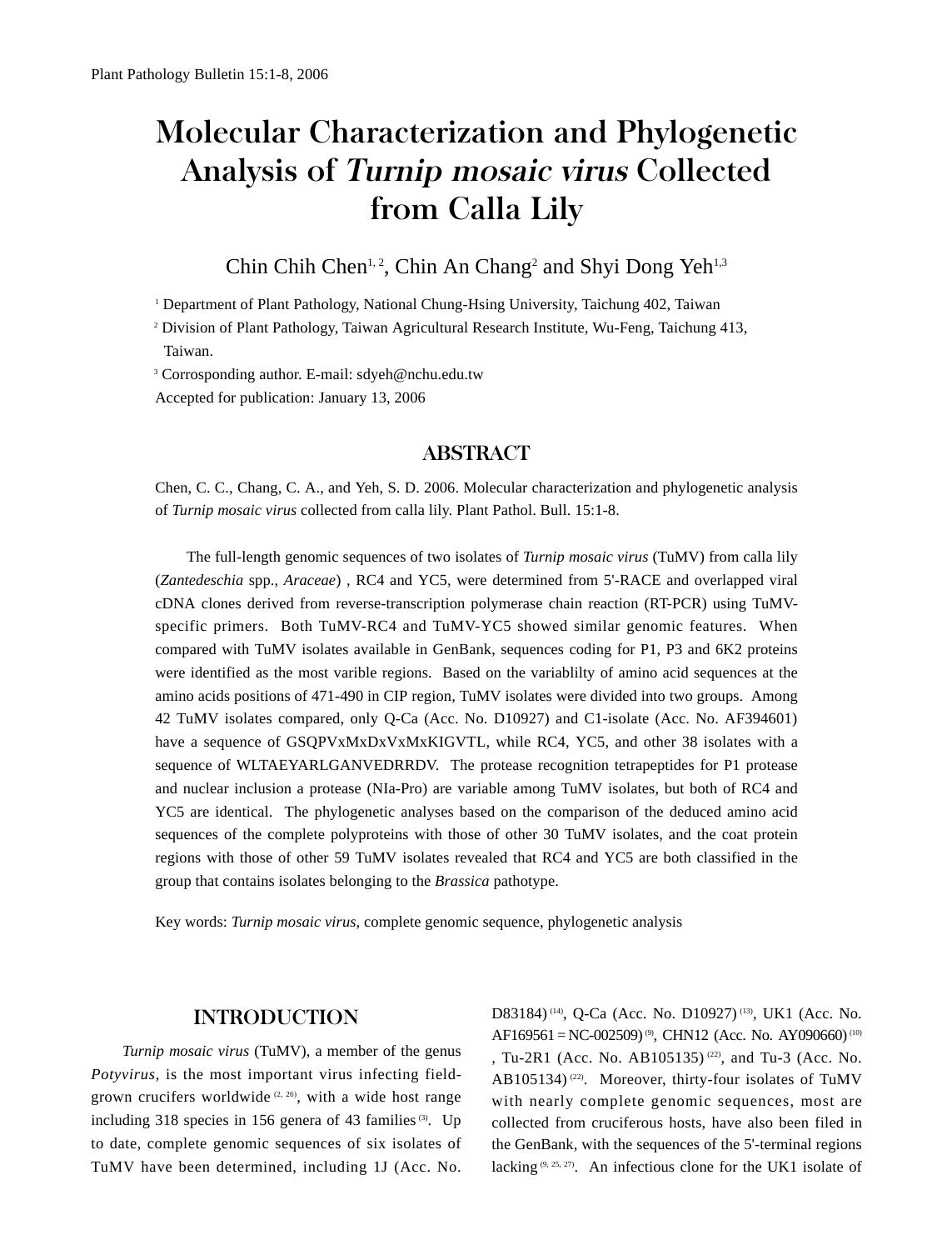TuMV has been established (18). Sources of resistance to TuMV have been found in the host of *Arabidopsis thaliana* (L.) Heynh. by this infectious clone system (12). In our previous study<sup>(1)</sup>, two isolates, RC4 and YC5, were collected from different cultivars of calla lily (*Zantedeschia* spp.) with foliar symptoms of yellow spots and stripes. Calla lily is one of the monocotyledonous host of TuMV in addition to *Allium* sp. and *Calanthe* sp. (Orchidaceae)  $(2, 5)$ . In this investigation, complete nucleotide sequences of genomic RNAs of RC4 and YC5 isolates were determined, and used to compare with those of TuMV isolates available in Genbank. Phylogenetic analyses based on the deduced amino acid sequences of the polyproteins and the coat proteins indicated that the two calla lily isolates cluster with TuMV isolates belong to the *Brassica* pathotype.

# MATERIALS AND METHODS

### Virus isolates

Two isolates of *Turnip mosaic virus* (TuMV), RC4 and YC5 (1), individually collected from diseased bulbs of calla lily with yellow spot and stripe on leaves were used for this study. Cultures of YC5 and RC4 were maintained in plants of mustard (*Brassica juncea* L.) by mechanical transfer. Leaf tissues of RC4- or YC5-infested mustard were stored in 50% (vol/vol) glycerol at -20 $\degree$ C for longterm preservation.

## Viral RNA extraction and reverse-transcription polymerase chain reaction (RT-PCR)

Virus particles were purified from diseased mustard leaves based on a described method (1). The viral RNA was extracted from the purified virions by the QIAamp Viral RNA Mini kit (Qiagen, Hilden, Germany). First strand of cDNA was synthesized from the viral RNAs by the reverse transcription (RT) reagents provided from the MasterAmp™ High Fidelity RT-PCR kit (Epicentre, Madison, WI), with an oligo-d (T)14 primer with a *Not*I site at it's 5'end. Three pairs of primers, specific to TuMV designed according to the complete nucleotide sequences of 1J (Acc. No. D83184) and Q-Ca (Acc. No. D10927) isolates, were used for amplifying the full-length sequences of RC4 and YC5 by polymerase-chain reaction (PCR) as manufacturer's instructions. The primer pairs included U3-u (5'-TAATCACGCGAGATGTGT)/ Oligo-d (T)14, PH-u/Tu6260d (5'- TTGATCAAAGGGGCCACAGCGACAG/ 5'-TAGTAGGCCTGAATTGTCTTA), and 5R-u/HC-d (5'- AAAAATATAAAAACTCAACACAACAT/5'-CCTTCC TTCGCTATGTACA), which were used for amplifying the genomic regions of the two isolates corresponding to nts 5798-9850, nts 1636 to 6280, and nts 1-2240, respectively.

PCR amplification was performed with 21 cycles (Perkin Elmer GeneAmp System 2400) using the following program: denaturing at  $94^{\circ}$ C for 1 min, annealing at 50 °C for 45 s, and synthesis at 72 °C for 1.5 min. An elongation step at  $72^{\circ}$  for 6 min was conducted at the last cycle. Amplified products were analyzed by electrophoresis in a 1.2 % agarose gel. Subsequently, RT-PCR amplified DNA fragments longer than 3 kbp were cloned into the pCR-XL-TOPO vector (Invitrogen, California, USA), while those of DNA fragments equal to or less than 3 kbp were cloned into the pCRII-TOPO vector (Invitrogen), according to manufacturer's instructions. Clones with expected DNA inserts were selected for sequencing.

#### Cloning of the 5'-end of TuMV genome

Nucleotide sequences corresponding to the 5' extreme for the RC4 and YC5 were determined by cloning and sequencing the cDNA fragments corresponding to the 5'-terminal region using the 5'-RACE System kit (Gibco BRL, Life Technologies, Inc. USA) and the primers, PHd1 and PH-d2, designed from the known sequences of the clone that contained the DNA fragment amplified by RT-PCR with the primer pair 5R-u/HC-d (Fig. 1A). First strand cDNA was synthesized by the reagents provided from the kit and the PH-d1 primer (5'-TCCTCCC CTGTCGCTGTGGC). The synthesized first strand cDNA was used as template for amplification of the DNA fragments spanning the 5'-extreme to nt 1518 in 50  $\mu$ 1 of PCR reaction containing 5  $\mu$ 1 of cDNA template, 5  $\mu$ 1 of 10x buffer, 1.5 U of Taq-pol-XL polymerase (Protech Technology, Taipei, Taiwan), 0.2 mM of dNTP, 0.8  $\mu$ M of PH-d2 primer (5'-ACCTATCTAGTATCTGCACT), and 0.4  $\mu$ M of abriged anchor primer provided from the kit. Amplified DNA fragment was cloned into the pCRII-TOPO vector for nucleotide sequencing.

### Analysis of nucleotide sequences

DNA sequencing of selected clones was done by an automatic sequencer (ABI PRISM 377, Perkin-Elmer, CA, USA). Nucleotide sequences were determined from three to four independent clones. The assembled sequences were compared with those of known TuMV isolates using the program of Vector NTI Suite (InforMax, Inc. Wisconsin, USA).

#### Phylogenetic analysis

In phylogenetic analysis, the amino acid sequences corresponding to the complete open reading frames of the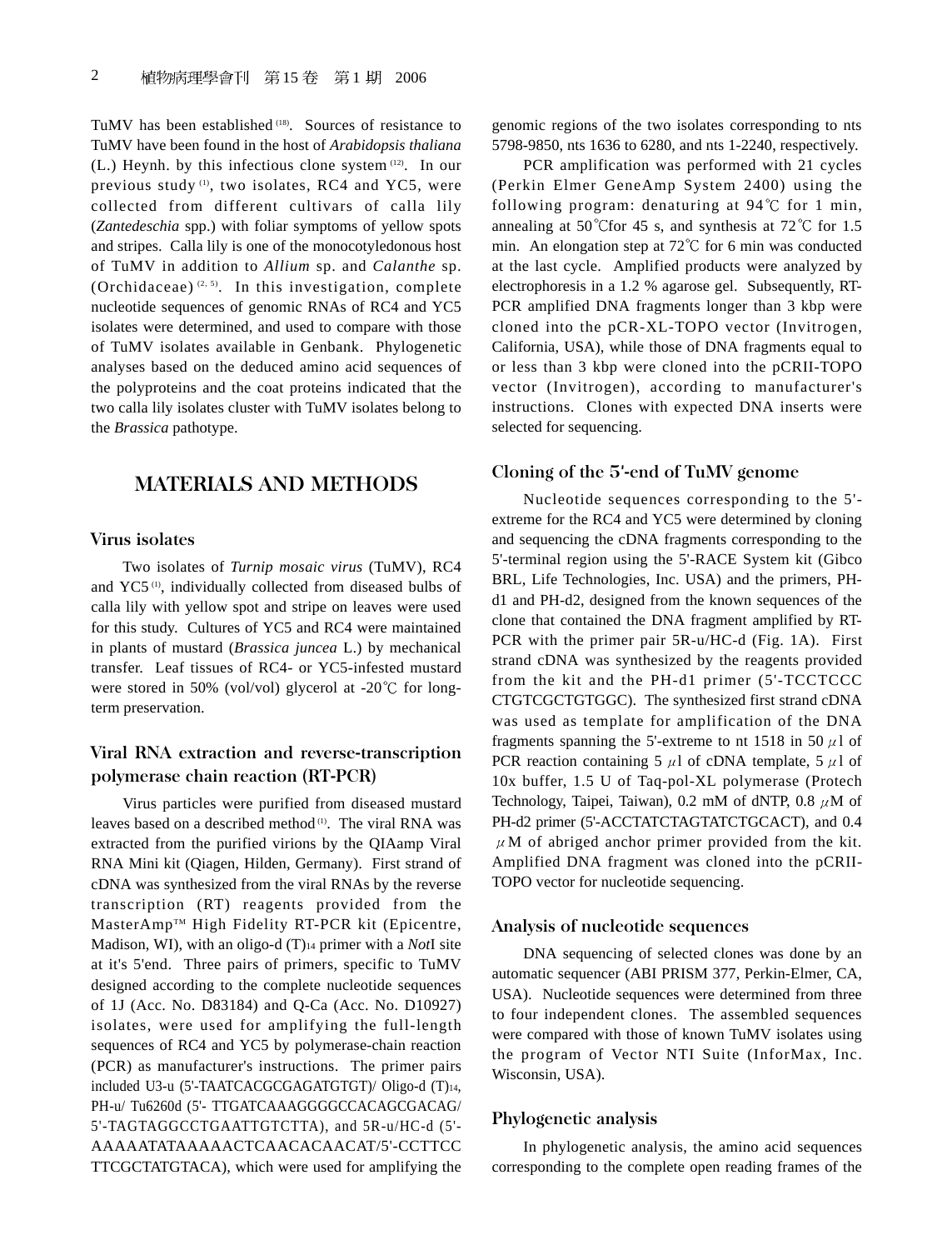

B S-RACE: the S-RACE abriged anchor primer (Gibco BRL). PH-42: 5'-ACCTATCTAGTATCTGCACT 5R-u : S- AAAAATATAAAAACTCAACACAACAT НС-е 5- ССТТССТТСGCTATGTACA PH-tr 5-TTGATCAAAGGGGCCACAGCGACAG Tu6260d: S- TAGTAGGCCTGAATTGTCTTA U3-a: 5'- TAATCACGCGAGATGTGT Oligo-d (That 5'- GCOOCCOOCT) a

Fig. 1. The strategy for determination of the complete nucleotide sequences of the RNA genomes of two isolates, RC4 and YC5, of *Turnip mosaic virus* (TuMV) collected from calla lily. (A) Schematic representation of the genetic structure of TuMV and the overlapped cDNA fragments amplified from reverse-transcription polymerase chain reaction (RT-PCR) by the TuMV-specific primers. Black bars represent length of amplified DNA fragments. (B) Sequences of the primers used in RT-PCR.

polyproteins and the coat proteins of TuMV isolates were both used as two essential elements. The complete amino acid sequences of the polyproteins of RC4 and YC5 were compared with those of other 30 TuMV isolates used for the phylogenetic analysis described by Tomimura et al. (25), while the deduced amino acid sequences of coat proteins of both RC4 and YC5 were compared with those of 59 TuMV isolates described by Sanchez et al. (19) and Tomimura et al. (25) J1 and m strains of *Japanese yam mosaic virus* (JYMV), GenBank accession no. AB016500 and AB027007, respectively, were used as outgroup members.

Analyzed sequences were first aligned using CLUSTAL X version 1.8 $\sigma$ ). Their phylogenetic relsationships were determinated by the neighbour-joining (NJ) algorithm with the bootstrap resampling method  $(4, 24)$ , using PAUP 4.0  $(23)$ . One thousand random resamplings were used to calculate the bootstrap values. The calculated trees were displayed by the TreeView program $(16)$ .

# RESULTS

## Characteriztion of the complete genomes of RC4 and YC5

The full-length RNA genomic sequences of the RC4

and YC5 isolates of TuMV were determined from threeoverlapped viral cDNA clones derived from RT-PCR (Fig. 1A), and the 5'-extreme nucleotide sequences were determined from the 5'-RACE clones. Both 5'-ends of RC4 and YC5 were found containing four adenines, different from the known isolates that contain five (including 1J, Q-Ca, CHN12, Tu-2R1, and Tu-3 isolates) or six (UK1 isolate) adenines. The complete genomic sequences of RC4 and YC5 were filed in the GenBank with the accession numbers AY134473 and AF530055, respectively. Both of them showed similar genomic features, containing 9832 nts in length (excluding a 3' terminal polyA tail), and encoding a large polyprotein of 3164 amino acids. An AUG triplet at nts 129-131 was predicted as the initiation codon for the translation of polyprotein. The deduced amino acid sequences of the individual functional proteins<sup>(17)</sup> predicted from RC4 and YC5 were compared to those of other 40 TuMV isolates (six isolates containing the complete nucleotide sequences and the other thirty-four isolates containing only the fulllength polyprotein) available in GenBank. Amino acid identities of individual viral proteins were found between 73-95% for P1, 92-99% for HC-Pro, 83-97% for P3, 94- 100% for 6k1, 92-99% for CIP, 75-98% for 6k2, 88-98% for VPg-Pro, 94-100% for NIa-Pro, 95-99% for NIb, and 94-99% for CP.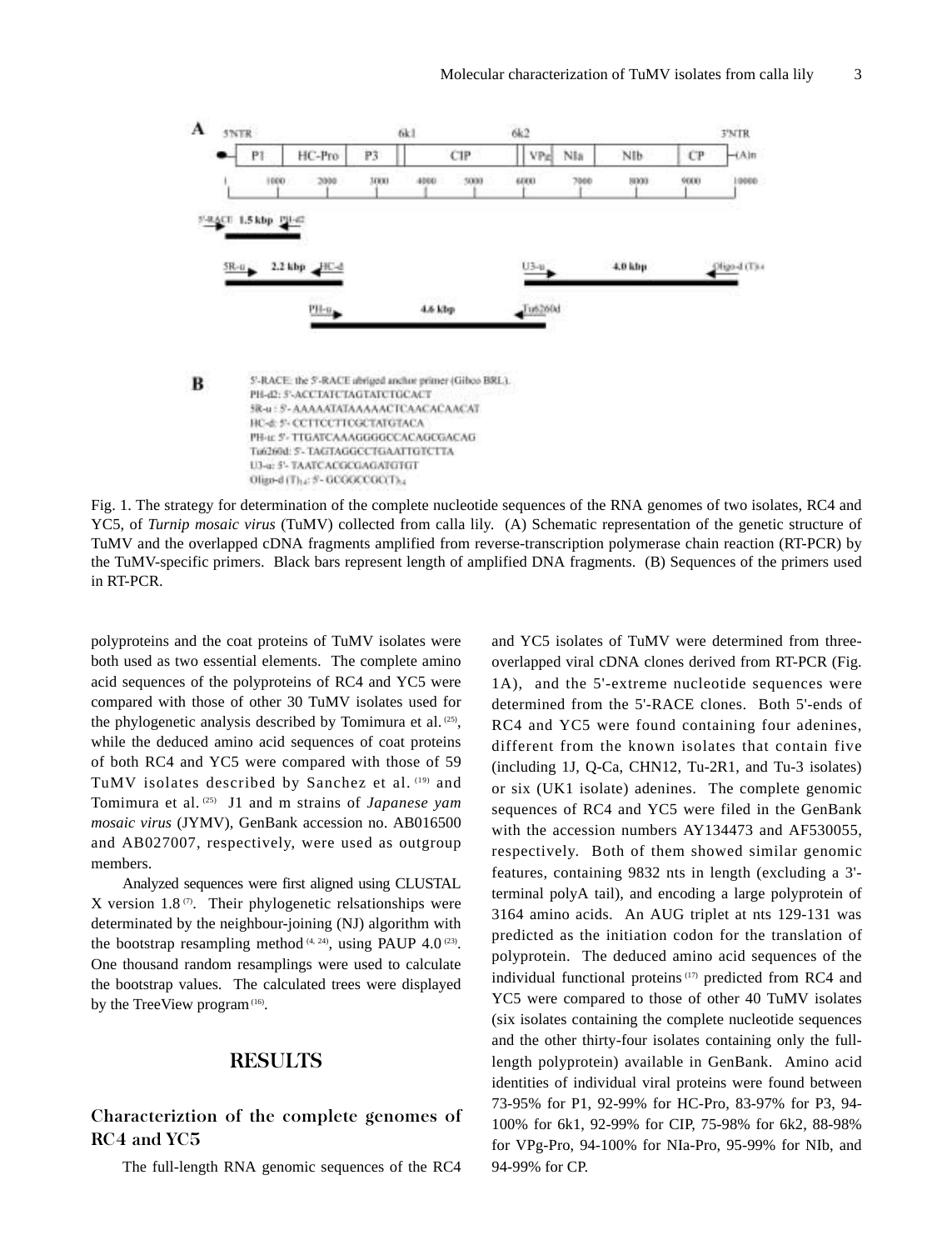| Consensus as A |           |                                                                                           |   |   |   |       |    |   |    |    |   |   |  |                             |   |              |                                                                                     |     |
|----------------|-----------|-------------------------------------------------------------------------------------------|---|---|---|-------|----|---|----|----|---|---|--|-----------------------------|---|--------------|-------------------------------------------------------------------------------------|-----|
| RC4 mt         |           | GCT TGG CTT ACA GCT AGT GAG TAT GCA CGA CTT GGC GCG AAT GTC GAA GAT AGG CGT GAC GTT CGA   |   |   |   |       |    |   |    |    |   |   |  |                             |   |              |                                                                                     |     |
| YC5 nt         |           | GCT TOG CTC ACA GCC AGT GAG TAT GCA CGA CTT GGC GCT AAT GTT GAA GAT AGG CGT GAC GTG CGA   |   |   |   |       |    |   |    |    |   |   |  |                             |   |              |                                                                                     |     |
| LIK1 mt        |           | GET TOG CTC ACA GET AGT GAG TAT GCA CGA CTT GGC GCG AAT GTT GAA GAT AGG CGT GAC GTT . CGA |   |   |   |       |    |   |    |    |   |   |  |                             |   |              |                                                                                     |     |
| $11 - m$       |           | GCT TGG-CTC ACA GCC AGT GAG TAT GCA CGA CTT GGT GCG AAT GTT GAA GAT AGG CGT GAC GTT -     |   |   |   |       |    |   |    |    |   |   |  |                             |   |              |                                                                                     | CGA |
|                |           |                                                                                           |   |   |   |       |    |   |    |    |   |   |  |                             |   |              |                                                                                     |     |
| C1n1           | GCT       |                                                                                           |   |   |   |       |    |   |    |    |   |   |  |                             |   |              | GGC TCA CAG CCA GTG AAT ATG CGC GAC TTG GTG CGA ATG TCG AAG ATA GGC GTG ACG TTA CGA |     |
| Q-Cant         |           | GCT - GGC TCA CAG CCA GTG AGT ATG CAC GAC TCG GTG CAA ATG TTG AAG ATC GGC GTG ACG TTA CGA |   |   |   |       |    |   |    |    |   |   |  |                             |   |              |                                                                                     |     |
| $C1$ as        |           | $A = G(1)$ S                                                                              |   |   |   |       |    |   |    |    |   |   |  | P V N M R D L V R M S K I G |   | $\mathbf{V}$ | $T = 1^{400}$ P                                                                     |     |
| O-Ca aa        | $\Lambda$ | G                                                                                         | s | Ρ | v | $S$ M | н. | D | s. | V. | 0 | M |  | ĸ                           | G |              |                                                                                     | R   |
| Consensus an   |           |                                                                                           |   |   |   |       |    |   | x  |    |   |   |  |                             |   |              |                                                                                     | R   |

Fig. 2. Comparison of deduced amino acid sequences of the aa positions 471-490 in the coding region of cytoplasmic inclusion protein (CIP) among different isolates of *Turnip mosaic virus* (TuMV). The identical deduced amino acid sequence of the isolates RC4, YC5, UK1 and 1J is shown above the dashed line. The corresponding position with a significantly different sequence from the isolates of C1 and Q-Ca is shown under the dashed line. Asterisks in the dashed line indicates the nucleotide gaps between upper and lower coding sequence clusters.

#### Sequence variability in CIP region

According to the comparison of RC4 and YC5 to the other 40 TuMV isolates available in GenBank, TuMV isolates could be divided into two groups based on the variablilty of amino acid sequences at the amino acid positions of 471-490 in CIP region. Based on the known sequence data, only Q-Ca and C1 (Acc. No. AF394601) isolates have a similar structure, with the sequence of GSQPVxMxDxVxMxKIGVTL in that region; while RC4, YC5, and other 38 isolates contain a uniform sequence of WLTAEYARLGANVEDRRDV in the corresponding region (Fig. 2).

#### Protease recognition sites of TuMV

In addition to RC4 and YC5, the complete sequences of 40 isolates of TuMV with full-length polyproteins in Genbank were used to summarize the tetrapeptides of TuMV protease recognition sites as following: VxxF/S ( 29 out of 42 strains ) or VxxY/S (13 out of 42 strains ) for P1 protease; identical YRVG/G for HC-Pro protease;  $VxxQ/A(V)(40$  out of 42 strain are  $Q/A$ ),  $VxxQ/T(A)$  (37 out of 42 strain are  $Q/T$ ) and  $VxxQ/N(S)$  (32 out of 42 strain are Q/N) for nuclear inclusion a protease (NIa-Pro) at the junctions of P3/6k1, 6k1/CIP, and CIP/6k2, respectively. Although the protease recognition sites are variable among TuMV isolates, both of TuMV-RC4 and -

YC5 were identified as VxxF/S for P1; YRVG/G for HC-Pro protease; VxxQ/A, VxxQ/T, and VxxQ/N for the NIa-Pro recognition sites at the junctions of P3/6k1, 6k1/CIP, and CIP/6k2, respectively. Other recognition sites of NIa-Pro at 6k2/VPg, VPg/NIa, NIa/NIb and NIb/CP were identified as VxxE/A, VxxE/S, VxxQ/T, and VxxQ/A, respectively, which are consistent with all other TuMV isolates compared.

### Phylogenetic analysis

The phylogenetic tree resulted from the analysis of complete amino acid sequence of the polypoteins of 32 TuMV isolates (Fig.3) was found similar to the phylogenetic clusters reported by Tomimura et al. (25) The RC4 and YC5 isolates were clusterred in the "World-B" group that contains isolates from all continents, and most are the Brassica pathotype as defined by Ohshima et al. (15) In detail, RC4 is closer to those isolates from the countries of China (isolate CHN12), Japan (isolate C42J), and Taiwan, R.O.C. (isolate Tw); YC5 is closer to those isolates from the countries such as United Kingdom (isolate UK1), Kenya (isolate KEN1) and United State (isolate USA1)(Fig. 3).

The phylogenetic tree based on the deduced amino acid sequences of the coat proteins of 61 TuMV isolates (Fig. 4), including RC4, YC5, and the other 59 TuMV isolates described by Sanchez et al. (19) and Tomimura et al. (25),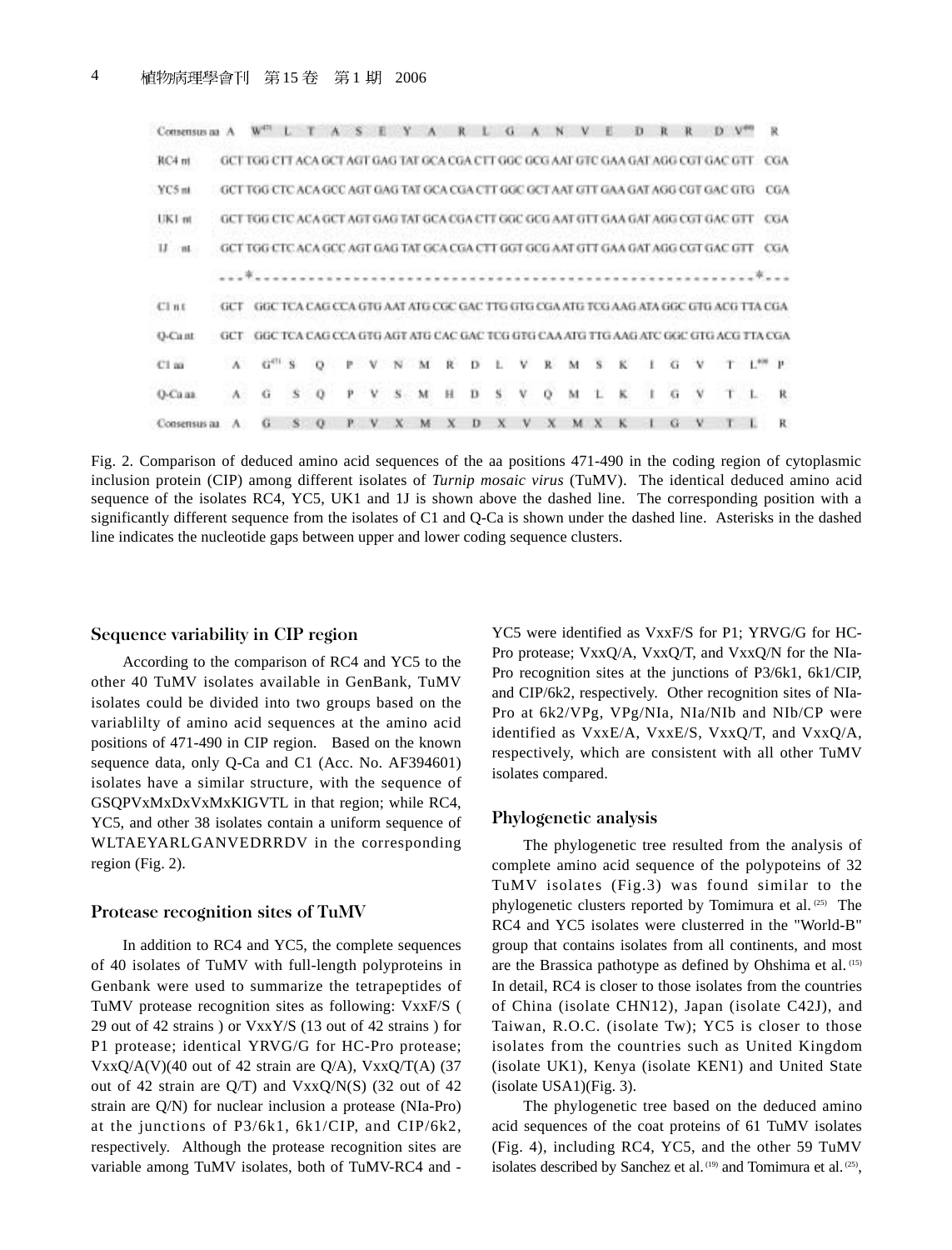

Fig. 3. A phylogram derived from the analysis of genetic distances based on the amino acid sequences of complete polyprotein of 32 isolates of TuMV. The tree was constructed using the neighbour-joining (NJ) algorithm with the bootstrap resampling method (1000 random resamplings)  $(4, 24)$ , using PAUP 4.0  $(23)$ . Numbers at each node indicate the percentages of bootstrap samples. Horizontal branch length is drawn according to the scale bar indicating 1 substitution per 100 amino acid positions. The accession numbers of TuMV isolates were from GenBank or referred to Tomimura et al.<sup>(25)</sup> J1 and m strains of *Japanese yam mosaic virus* (JYMV, GenBank accession no. AB016500 and AB027007, respectively) were used as outgroup elements. The genetic groups of basal-B, basal-BR, asian-BR, and world-B were defined according to Tomimura et al. (25)

showed that isolates collected not from *Brassica* spp. or radishes, such as A102, A64, St48, A1, IS1, GK1, and OM, are grouped in OBR cluster, that is obviously outside the genetic groups of MB (a cluster containing most *Brassica* isolates) and MR (a cluster containing most radish isolates ) as defined by Sanchez et al. (19) RC4 and



Fig. 4. A phylogram derived from the analysis of genetic distances based on the amino acid sequences of the coat proteins of 61 isolates of TuMV. The tree was constructed using the neighbour-joining (NJ) algorithm with the bootstrap resampling method (1000 random resamplings)  $(4, 24)$ , using PAUP 4.0<sup>(23)</sup>. Numbers at each node indicate the percentages of bootstrap samples (only values  $\geq 50$ are shown). Horizontal branch length is drawn according to the scale bar indicating 5 substitutions per 1000 amino acid positions. The accession numbers of TuMV isolates were from GenBank or referred to Sanchez et al. (19) and Tomimura et al. (25) J1 and m strains of *Japanese yam mosaic virus* (JYMV, GenBank accession no. AB016500 and AB027007, respectively) were used as outgroup elements. The genetic groups of MB (Most Brassica clusters), MR (Most Radish clusters) and OBR (Outside the Brassica and Radish clusters) were defined according to Sanchez et al. (19)

YC5 were both classified in the MB group, however, RC4 was clusterred more closely to the strains of TW, TUC4 and L12396, which are genetically separated from the cluster of YC5 (Fig. 4).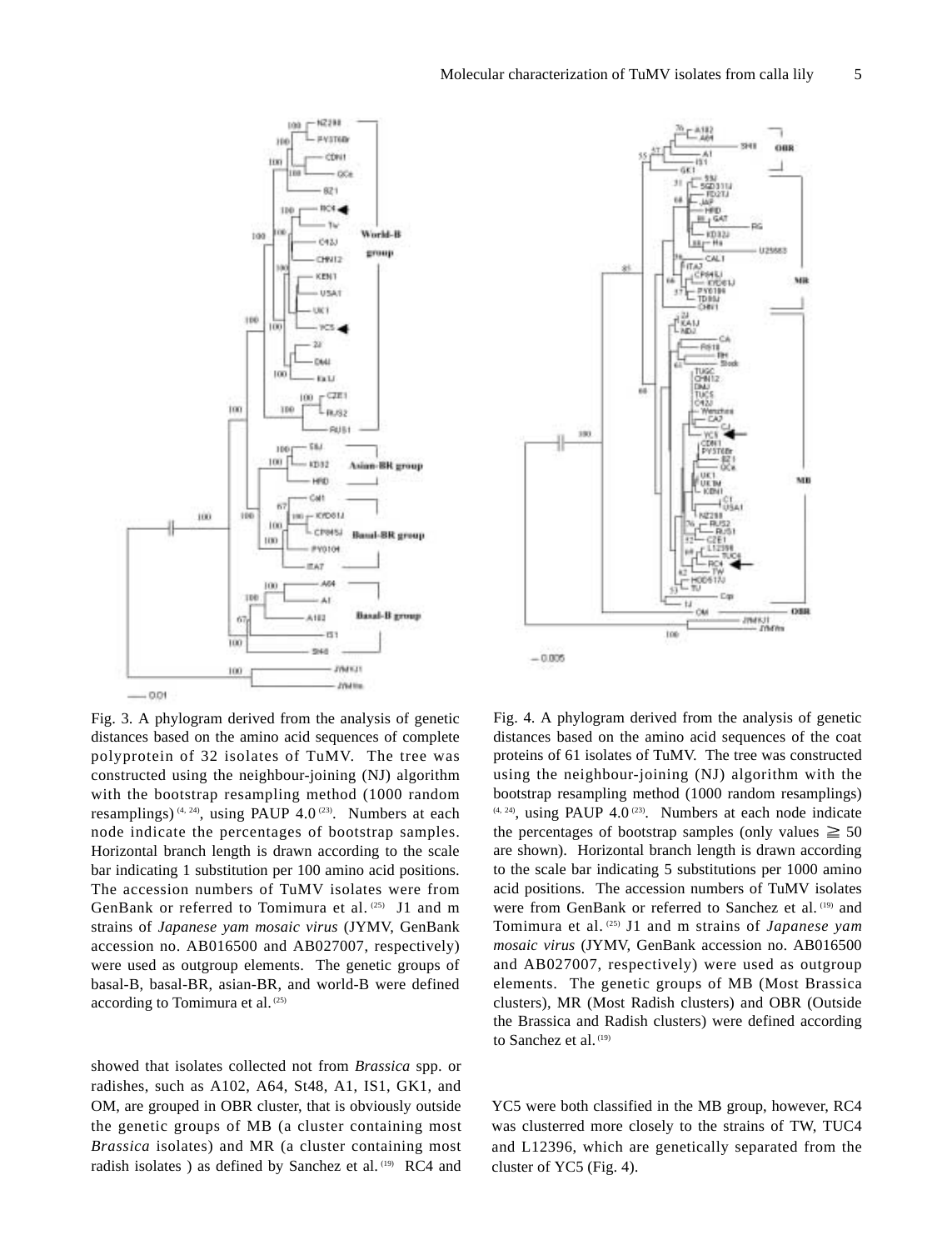# DISCUSSION

TuMV occurs worldwide and infects a large number of economical crops and wild plants (3). It is a highly variable potyvirus by biological and serological criteria<sup>(6, 8,</sup>  $11, 21$ ). Sequence data of TuMV isolates available in GenBank are constantly increasing in number, most of them are collected from cruciferous crops. Although many nearly full-length genomic sequences were available in GenBank, most are lacking the 5'-noncoding region  $(25)$ .

The complete nucleotides of the genomic RNA and the amino acid sequences of the polyproteins of the two TuMV isolates, RC4 and YC5, collected from calla lily that is an aroid crop in addition to other monocotyledons hosts of TuMV<sup> $(2, 5)$ </sup>, were determined and filed in GenBank. Our results showed that the genomic features of the two calla lily isolates are not significantly different from other known TuMV isolates. Our results indicated that P1, P3 and 6k2 proteins are the most variable gene products among TuMV isolates, similar to the results from the comparison of 1J and Q-Ca isolates (14). Our results also agree with the suggestion by Shukla et al. that P1 and P3 were the most variable proteins among distinct potyvirus strains<sup>(20)</sup>.

The variabilily of amino acid sequence at the region of 471-490 in amino acids of CIP region between 1J and Q-Ca isolates was first reported by Oshima et al. in 1996 (14). According to our results from summarizing the 42 isolates of TuMV with complete polyprotein sequences revealed that only C1 and Q-Ca isolates contain a sequence of GSQPVxMxDxVxMxKIGVTL in the corresponding region (Fig. 2), which was caused by a nucleotide insertion or deletion according to the description by Oshima et al. (14)

TuMV are genetically clustered to different groups based on their complete genomes<sup>(25)</sup> or deduced amino acid sequences of coat proteins (15, 19). According to the phylogenetic analysis by Tomimura et al. (25), four groups (basal-B, basal-BR, asian-BR and world-B) were classified by considering the original host plants and countries that a particular TuMV isolate was collected. Moreover, a strain was particularly defined by its pathogenicity to Brassica (B), Raphanus (R), or Brassica-Raphanus (BR) plants. Based on the phylogenetic analysis by Sanchez et al. (19), four genetic clusters were defined: MB, a cluster containing most brassica isolates; MR, a cluster containing most radish isolates; IBR, a intermediated cluster containing brassica and radish isolates; and OBR, outside the genetic groups of MB and MR.

Based on the amino acid sequences of the complete polyprotein and the coat protein region, the results of phylogenetic trees indicated that both of RC4 and YC5 isolates are clusterred in the same genetic groups, and are not significantly different from those strains of TuMV

collected from *Brassica* spp., although they were isolated from calla lily. This is also reflected by the biological properties of RC4 and YC5 that induce systemic mosaic symptoms on various cruciferous plants including *Brassica compestris* L. var. *chinese*, *B. compestris* L. var. *ching-geeng*, *B. compestris* L. var. *pekinensis*, *B. juncea* L., *B. oleracea* var. *botrytis*, *B. oleracea* var. *capitata*, and *Raphanus sativas* (1). The molecular chatacterization further proved that our previous presumption that RC4 and YC5 might be disseminated from TuMV-infected cruciferous plants by alate aphids (1). Although RC4 and YC5 are clusterred in the same groups (Fig. 3, 4), they are genetically separated from each other. The difference in coat protein clusters might be due to the fact that they were collected from different cultivars of calla lily, RC4 from cultivar Majestic-Red and YC5 from cultivar Black-Magic.

Our results indicated that RC4 is genetically closer to those isolates from Japan and Taiwan, but YC5 is closely related to those isolates outside from these areas (Fig. 3). According to our knowledge, RC4 was from calla lily plants cultured in the field for several passages; however, YC5 was from plants of calla lily consistently kept in greenhouse. Therefore, the sources of TuMV, originated from local or foreign brassica plants, apparently influence the results of phylogenetic clusters between RC4 and YC5. Whether the sequence variation of RC4 and YC5 is really correlated to host cultivars and the geographic origins remains to be clarified by comparing more TuMV isolates collected from different cultivars of calla lily and from different geographic areas.

### ACKNOWLEDGEMENTS

The authors thank the Council of Agriculture, Executive Yuan, Taiwan, the Republic of China, for the financial support, and Ms. Hui-Ting Tsai for technical assistance.

### LITERATURE CITED

- 1. Chen, C. C., Chao, C. H., Chen, C. C., Yeh, S. D., Tsai, H. T., and Chang, C. A. 2003. Identification of *Turnip mosaic virus* isolates causing yellow stripe and spot on calla lily. Plant Dis. 87: 901-905.
- 2. Brunt, A. A., Crabtree, K., Dallwitz, M. J., Gibbs, A. J., Watson, L., and Zurcher, E. (eds.). 2001. Plant Viruses Online: Descriptions and Lists from the VIDE Database (http://image.fs.uidaho.edu/vide/refs.htm).
- 3. Edwardson, J. R., and Christie, R. G. 1991. The Potyvirus Group. Vol III. Fla. Agric. Exp. St. Monogr. 16: 973-1008. University of Florida, Gainesville.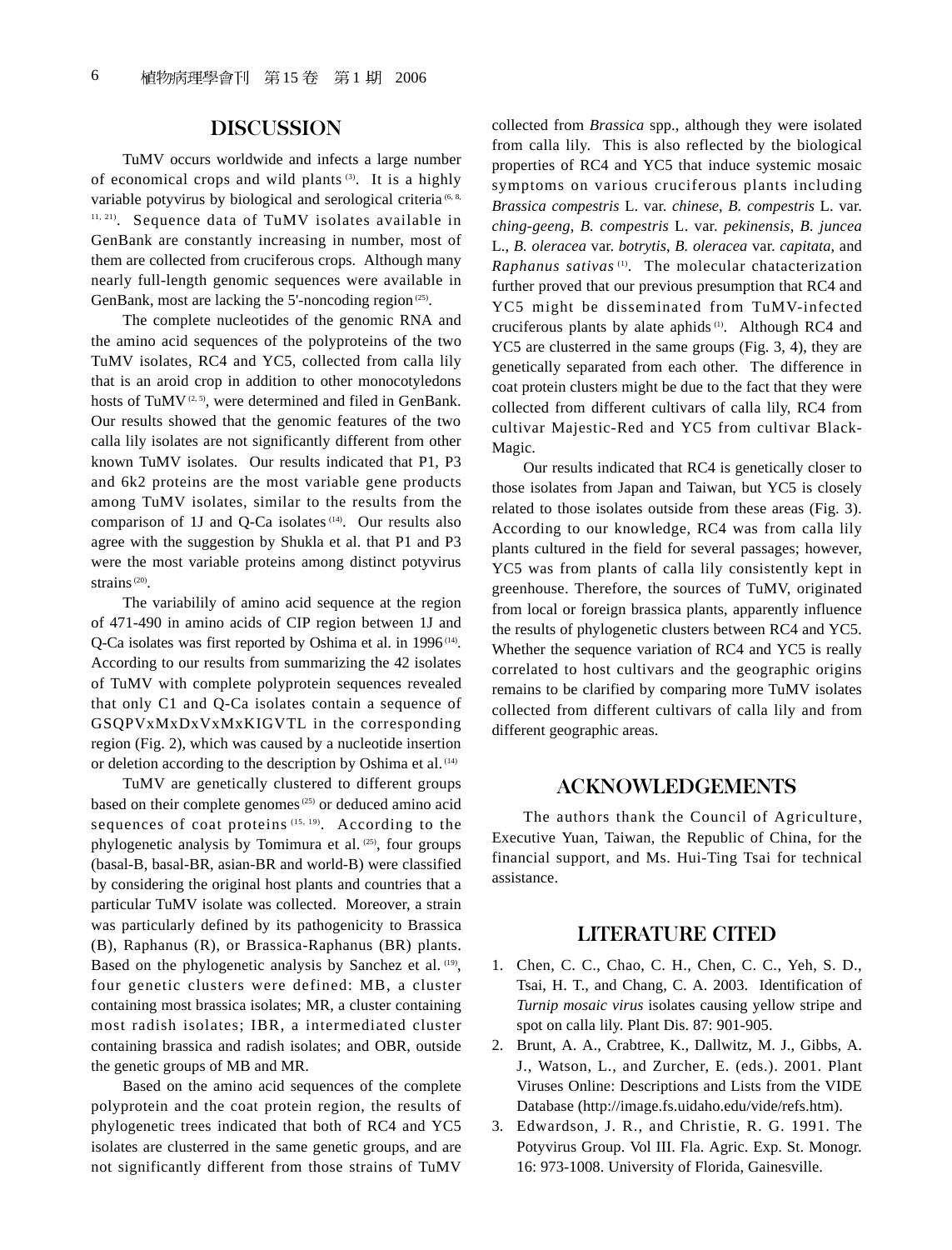- 4. Felsenstein, J. 1985. Confidence limits on phylogenies: an approach using the bootstrap. Evolution 39: 783-791.
- 5. Gera, A., Lesemann, D. E., Cohen, J., Franck, A., Levy, S., and Salomon, R. 1997. The natural occurrence of turnip mosaic potyvirus in *Allium ampeloprasum*. J. Phytopathol. 145: 289-293.
- 6. Green, S. K., and Deng, T. C. 1985. Turnip mosaic virus strains in cruciferous hosts in Taiwan. Plant Dis. 69: 28-31.
- 7. Jeanmougin, F., Thompson, J. D., Gouy, M., Higgins, D.G., and Gibson, T. J. 1998. Multiple sequence alignment with Clustal X. Trends Biochem. Sci. 23: 403-405.
- 8. Jenner, C. E., Keane, G. J., Jones, J. E., and Walsh, J. A. 1999. Serotypic variation in turnip mosaic virus. Plant Pathol. 48: 101-108.
- 9. Jenner, C. E., Sanchez, F., Nettleship, S. B., Foster, G. D., Ponz, F., and Walsh, J. A. 2000. The cylindrical inclusion gene of *Turnip mosaic virus* encodes a pathogenic determinant to the *Brassica* resistance gene TuRB01. Mol. Plant-Microbe. Interact. 13: 1102-1108.
- 10. Jenner, C. E., Tomimura, K., Ohshima, K., Hughes, S. L. and Walsh, J. A. 2002. Mutations in *Turnip mosaic virus* P3 and cylindrical inclusion proteins are separately required to overcome two *Brassica napus* resistance genes. Virology 300: 50-59.
- 11. Jenner, C. E., and Walsh, J. A. 1996. Pathotypic variation in *Turnip mosaic virus* with special reference to European isolates. Plant Pathol. 45: 848-856.
- 12. Martin, A., Cabrera, H., Martinez-Herrera, D., and Ponz, F. 1999. Resistance to Turnip mosaic potyvirus in *Arabidopsis thaliana*. Mol. Plant-Microbe Interact. 12: 1016-1021
- 13. Nicolas, O., and Laliberte, J. F. 1992. The complete nucleotide sequence of turnip mosaic potyvirus RNA. J. Gen. Virol. 73: 2785-2793.
- 14. Ohshima, K., Tanaka, M., and Sako, N. 1996. The complete nucleotide sequence of turnip mosaic virus RNA Japanese strain. Arch. Virol. 141: 1991-1997.
- 15. Ohshima, K., Yamaguchi, Y., Hirota, R., Hamamoto, T., Tomimura, K., Tan, Z., Sano, T., Azuhata, F., Walsh, J. A., Fletcher, J., Chen, J., Gera, A., and Gibbs, A. 2002. Molecular evolution of *Turnip mosaic virus*:evidence of host adaptation, genetic recombination and geographical spread. J. Gen. Virol. 83: 1511-1521.
- 16. Page, R. D. 1996. TreeView: an application to display phylogenetic trees on personal computer. Comput. Appli. Biosci. 12: 357-358.
- 17. Riechmann, J. L., Lain, S., and Garcia, J. A. 1992. Highlights and prospects of potyvirus molecular biology. J. Gen. Virol. 73: 1-16.
- 18. Sanchez, F., Martinez, H. D., Aguilar, I., and Ponz, F. 1998. Infectivity of turnip mosaic potyvirus cDNA clones and transcripts on the systemic host *Arabidopsis thaliana* and locol lesion hosts. Virus Res. 55: 207-219.
- 19. Sanchez, F., Wang, X., Jenner, C. E., Walsh, J. A., and Ponz, F. 2003. Strains of Turnip mosaic potyvirus as defined by the molecular analysis of the coat protein gene of the virus. Virus Res. 94: 33-43.
- 20. Shukla, D. D., Ward, C. W., and Brunt, A. A. 1994. The Potyviridae. CAB International, Wallingford, 516 pp.
- 21. Stavolone, L., Alioto, D., Ragozzine, A., and Laliberte, J. F. 1998. Variablilty among Turnip mosaic potyvirus isolates. Phytopathology 88: 1200-1204.
- 22. Suehiro, N., Natsuaki, T., Watanabe, T., and Okuda, S. 2004. An important determinant of the ability of *Turnip mosaic virus* to infect *Brassica* spp. and/or *Raphanus sativus* is in its P3 protein. J. Gen. Virol. 85: 2087-2098.
- 23. Swofford, D. L. 1998. PAUP. Phylogenetic Analysis Using Parsimony, version 4. Sunderland, MA. USA, Sinauer Associates.
- 24. Thompson, J. D., Gibson, T. J., Plewniak, F., Jeanmougin, F., and Higgins D. G. 1997. The CLUSTAL-X windows interface: flexibel strategies for multiple sequence alignment aided by quality analysis tools. Nucleic Acids Res. 25: 4876-4882.
- 25. Tomimura, K., Gibbs, A. J., Jenner, C. E., Walsh, J. A., and Ohshima, K. 2003. The phylogeny of *Turnip mosaic virus*; comparisons of 38 genomic sequences reveal a Eurasian origin and a recent 'emergence' in east Asia. Mol. Ecol. 12: 2099-2111.
- 26. Tomlison, J. A. 1987. Epidemiology and control of virus diseases of vegetables. Ann. Appl. Biol. 110: 661-681.
- 27. Walsh, J. A. 1989. Genetic control of immunity to turnip mosaic virus in winter oilseed rape (*Brassica napus* sp. Oleifera) and the effect of foreign isolates of the virus. Ann. Appl. Bio. 115: 89-99.